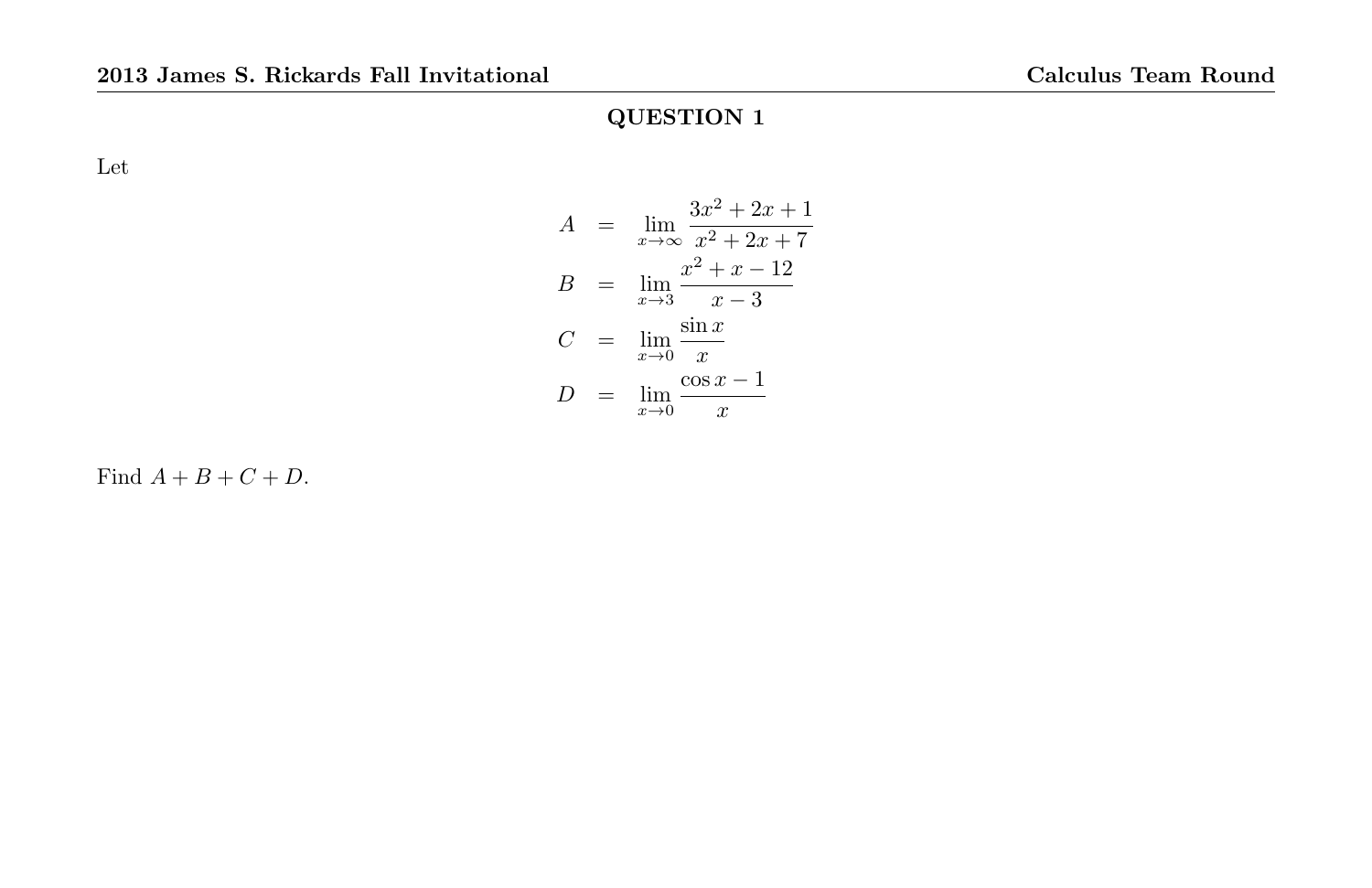Let

$$
A = f'(\frac{\pi}{4}) \text{ if } f(x) = \frac{\tan(x) - 1}{\sec(x)}
$$
  
\n
$$
B = \text{ the positive value of } \frac{dx}{dy}\Big|_{y=6} \text{ if } y = x^2 + 5
$$
  
\n
$$
C = D_x y \Big|_{x=\frac{\pi}{6}} \text{ if } y = \sec x
$$
  
\n
$$
D = \frac{d^2 y}{dx^2}\Big|_{x=0} \text{ if } y = \arctan x
$$

Find  $A + D + BC$ .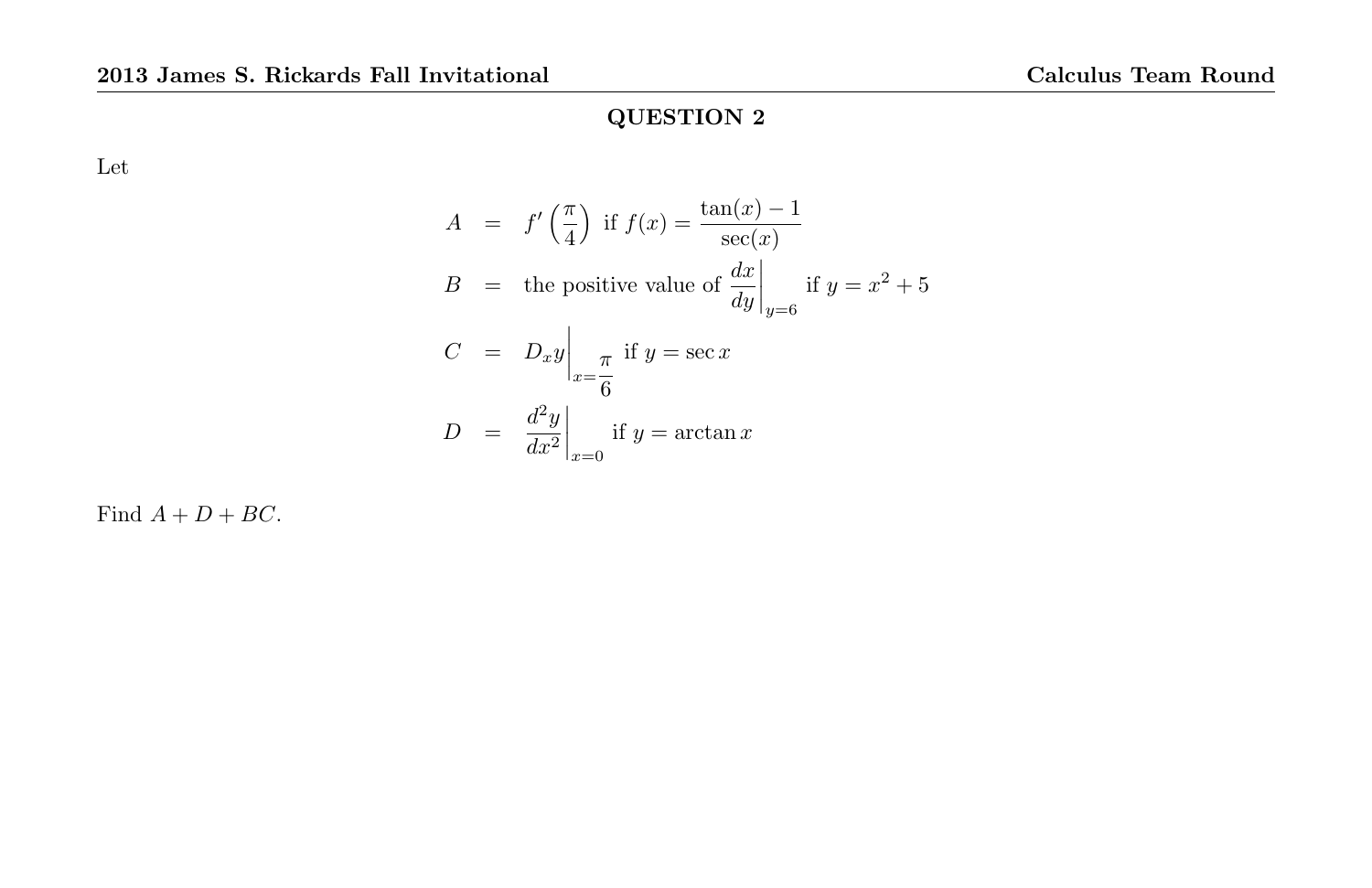Let

$$
A = \int_1^2 x^{-3} + x^4 dx
$$
  
\n
$$
B = \int_1^\infty \frac{1}{x^2} dx
$$
  
\n
$$
C = \frac{d}{dx} \int_0^\pi (\cos t - \sin t) dt
$$
  
\n
$$
D = \text{The arc length of the curve } y = \frac{2x^{\frac{3}{2}}}{3}, \text{ from } x = 1 \text{ to } x = 2
$$

Find  $AB + CD$ .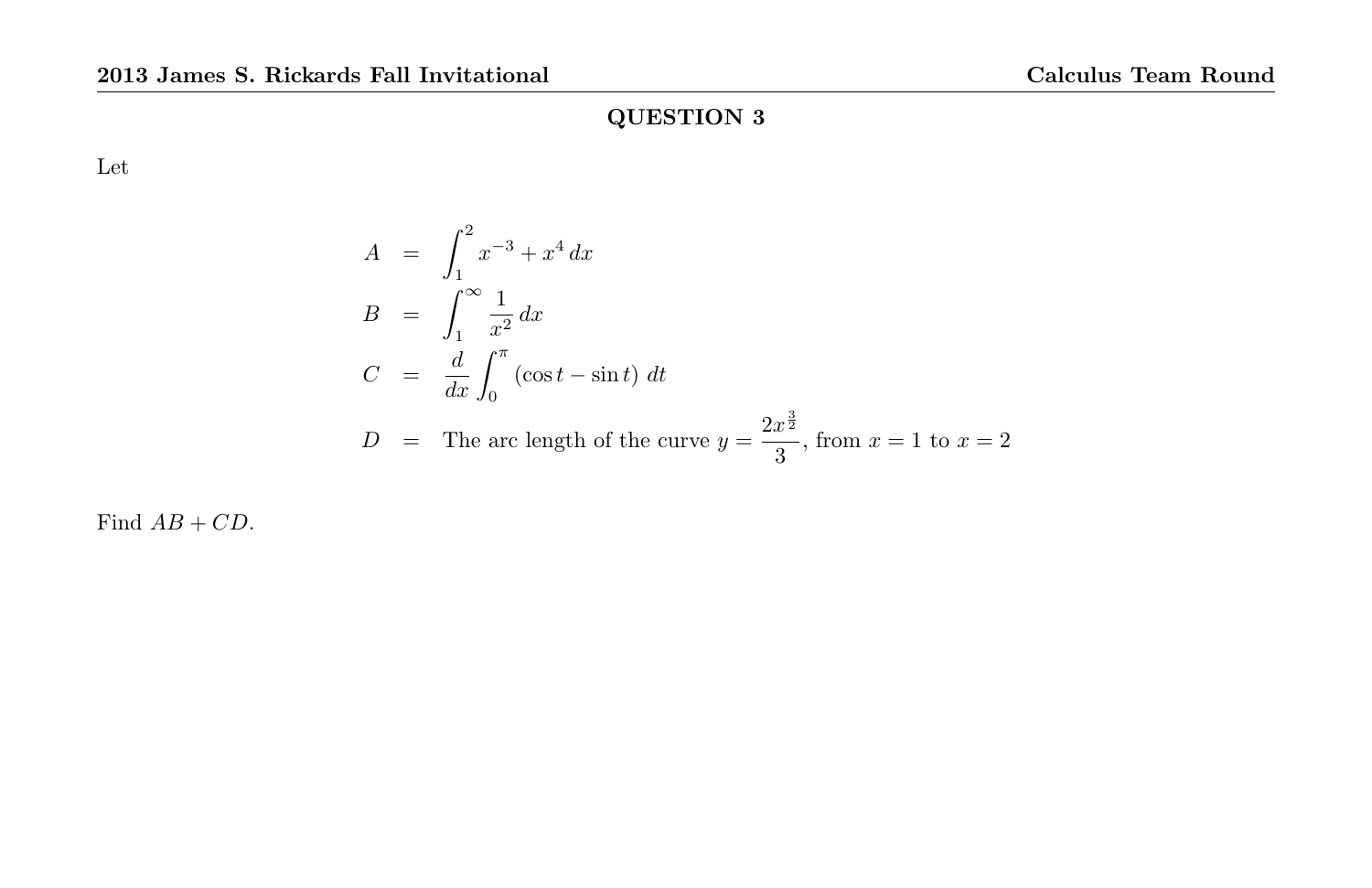- A = the velocity of a particle at  $t = 2$ , given that  $a(t) = t^3$  and  $v(0) = 4$
- B = the average value of  $f(x) = x \sin x$ , over the interval  $\left[\frac{\pi}{2}\right]$  $\frac{\pi}{2}, \pi$
- $C =$  The volume of the solid with semicircular cross sections whose base is defined by the unit circle
- D = The volume of the solid obtained by rotating the area bounded by  $y = \sqrt{x}$ ,  $y = 3$ , and the y-axis about the y-axis

Find  $A + \pi B + 3C + 5D$ .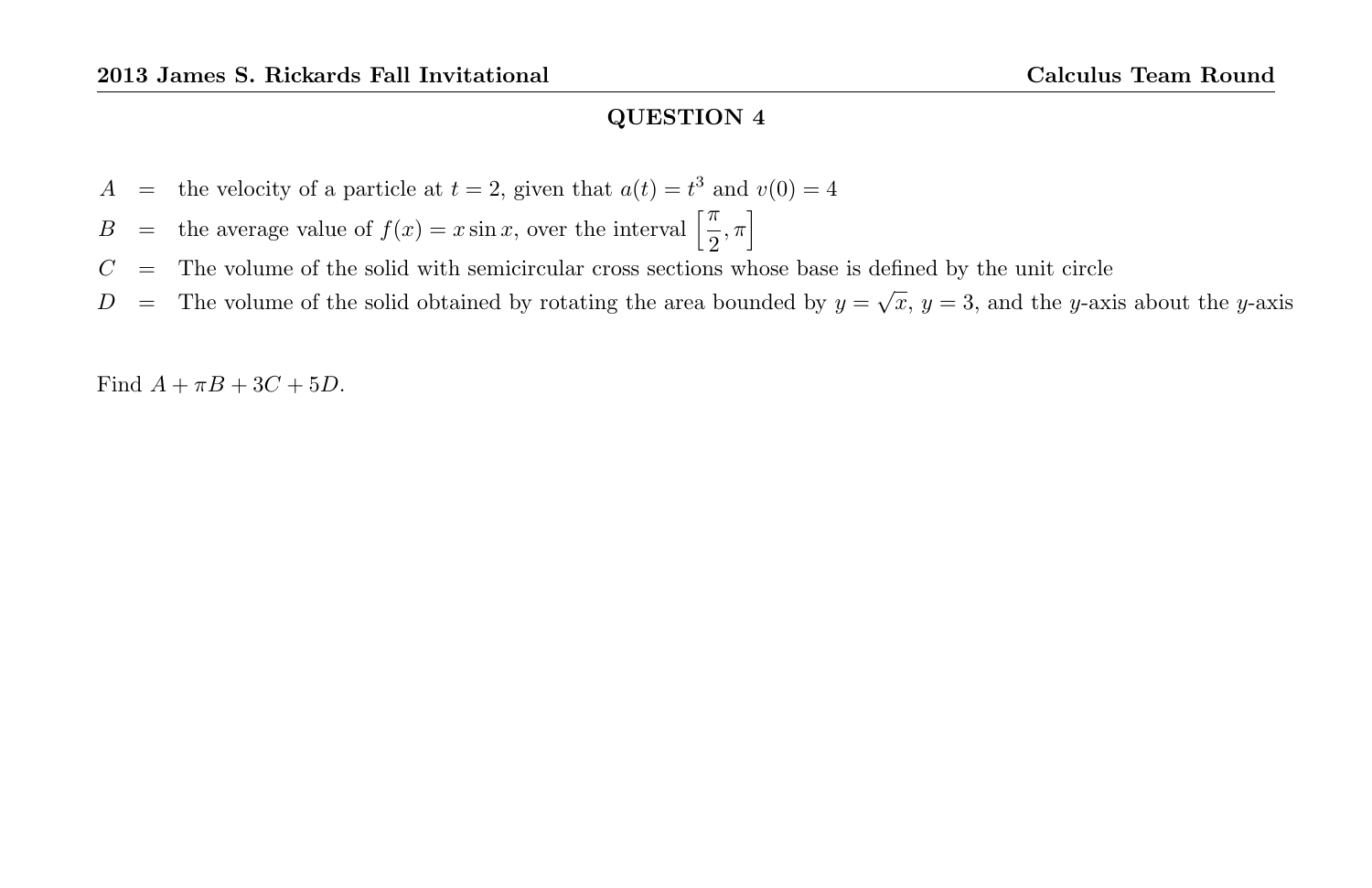Consider the function,  $f(x) = x(3x + 7)$  for this question. Let

$$
A = f'(3)
$$
  
\n
$$
B = \int_0^{10} f(x) dx
$$
  
\n
$$
C = \text{The number of local maxima that } f(x) \text{ has}
$$
  
\n
$$
D = \text{the average rate of change of } f(x) \text{ over the interval } [1,4]
$$

Find  $A + B + C + D$ .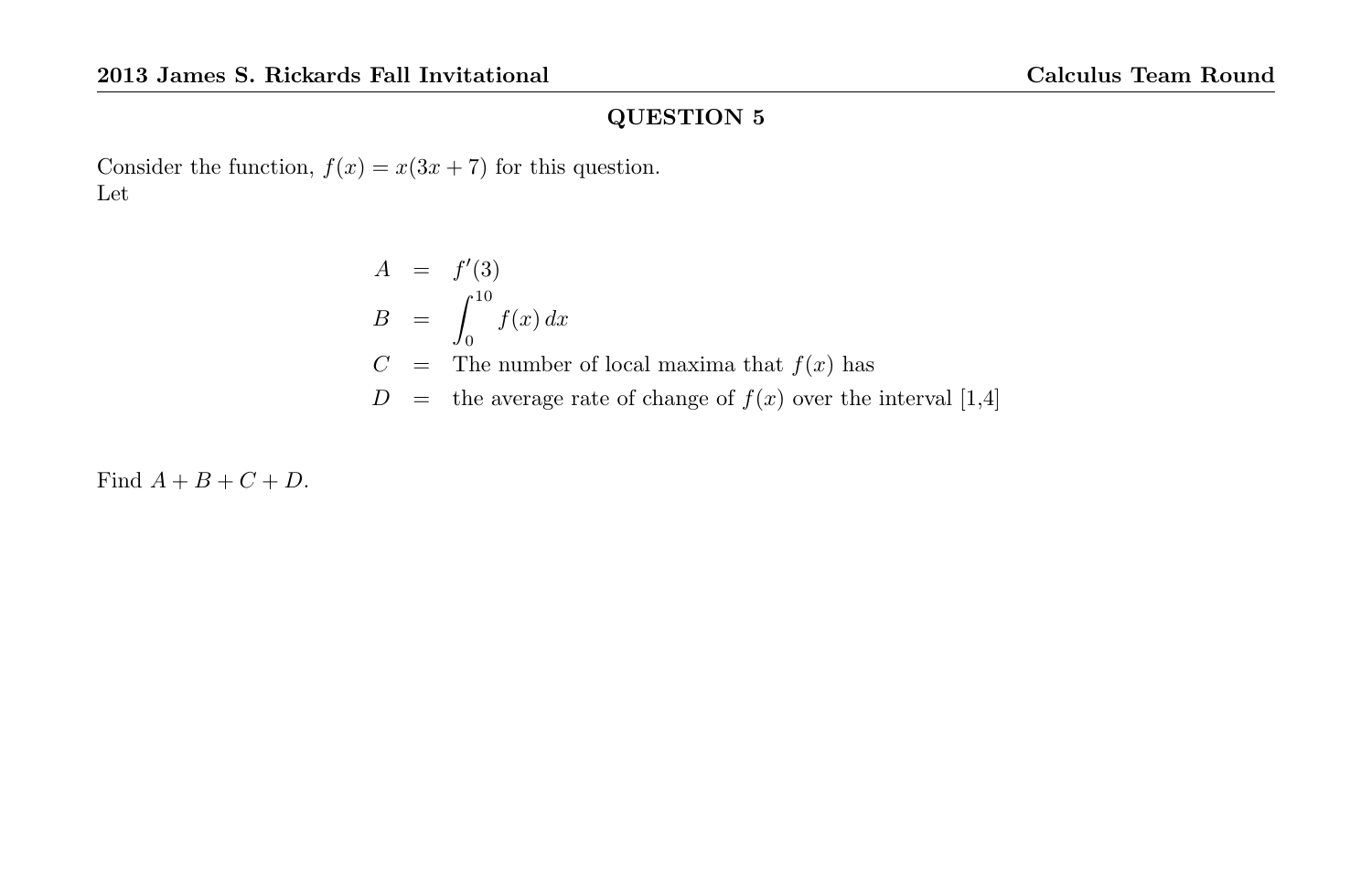Let

$$
A = \sum_{n=1}^{\infty} \frac{5^n - 3^n}{7^n}
$$
  
\n
$$
B = \text{the radius of convergence of } \sum_{n=1}^{\infty} \frac{2^n}{n} (4x - 8)^n
$$
  
\n
$$
C = f\left(\frac{\pi}{3}\right), \text{ if } f(x) = \sum_{n=0}^{\infty} (-1)^n \frac{x^{2n+1}}{(2n+1)!}
$$
  
\n
$$
D = f(\ln 5), \text{ if } f(x) = \sum_{n=0}^{\infty} \frac{x^n}{n!}
$$

Find ABCD.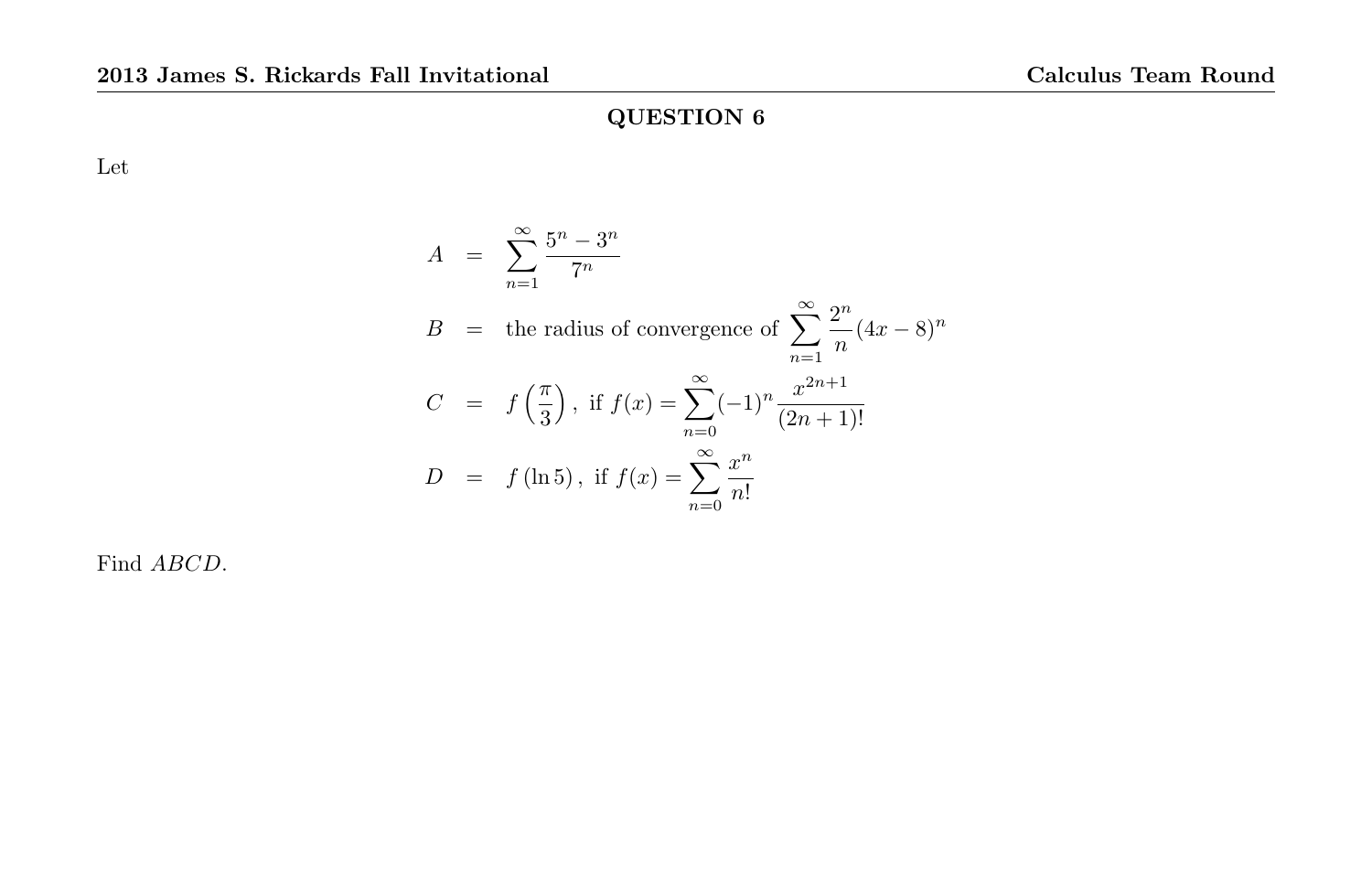Let the *chaoticity* of a system A be denoted as S. Let the chaoticity be defined such that if a system has a heat of  $Q_1$ , then the change in chaoticity of the system when it possesses a new heat of  $Q_2$  is equal to

$$
\Delta S = \int_{Q_1}^{Q_2} \frac{c}{Q} \, dQ
$$

where c is some real number. If a system is composed of multiple objects, define the chaoticity change to be the sum of the chaoticity changes of each object. A system is at *thermal equilibrium* if all objects have the same heat. Assume the total heat of a system never changes. Then let

$$
A = \text{the value of } \frac{Q_2}{Q_1} \text{ if } \Delta S = 0
$$

- B = the value of c such that  $\Delta S = 10$  when a system's heat goes from 4 to 20
- $C =$  the value of  $\Delta S$  if A is composed of two objects with initial heats 4 and 5 and  $c = 1$ , but then goes to thermal equilibrium
- D = the maximum possible value of  $\Delta S$  if A is composed of two objects with initial heats 4 and 5 and  $c = 1$

Find 
$$
A + e^{\frac{10}{B}} + \frac{C+D}{2}.
$$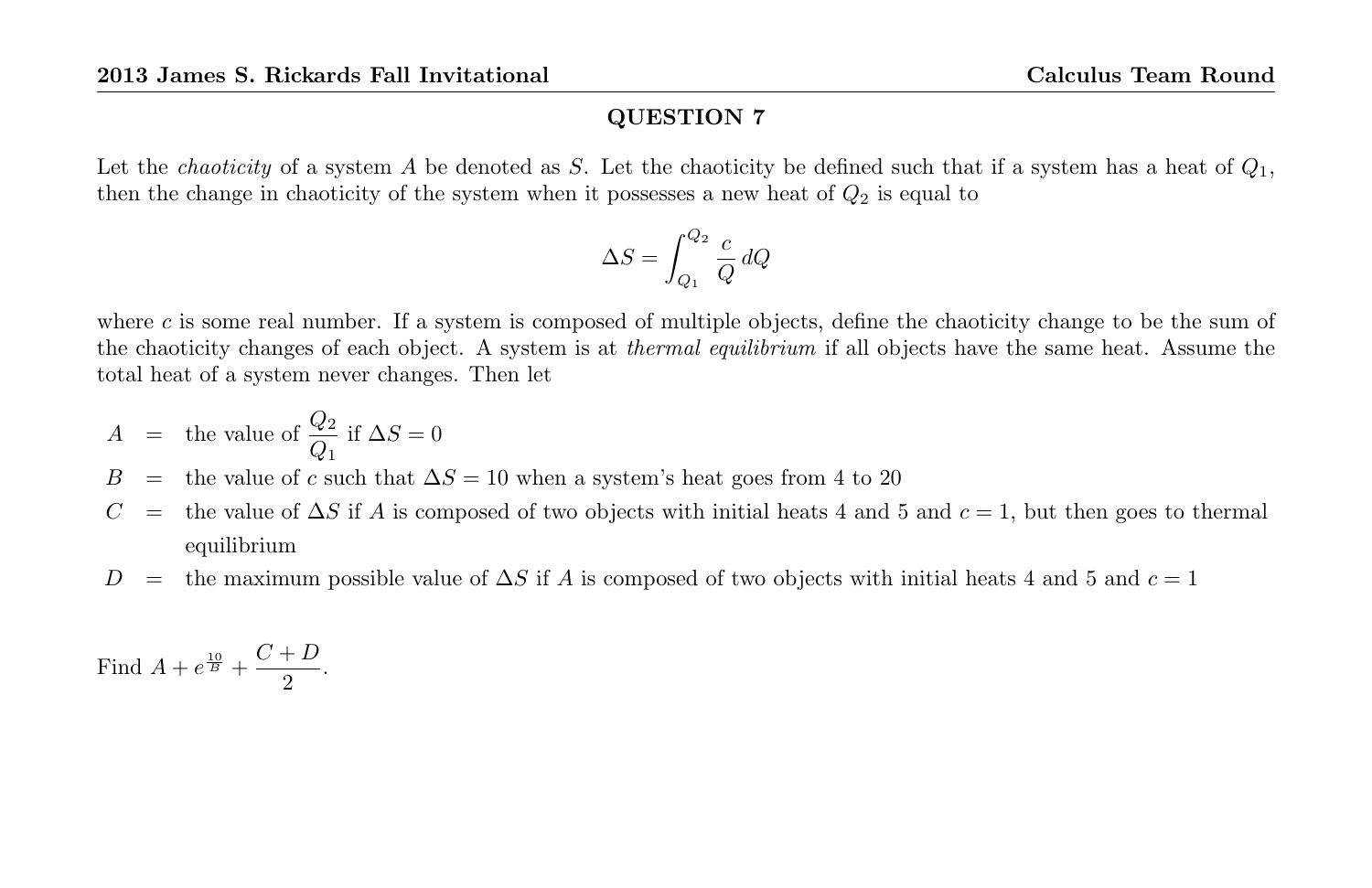Let

- A = the area bounded between the curves  $y = x^2$  and  $y = -x^2 + 4$
- B = the maximum area of a rectangle with vertices on the origin, the x and y axes, and the curve  $e^{-x^2}$
- C = the second approximation of a root of  $y = x^2 4x + 2$  with initial guess  $x_0 = 3$

Find  $AB^2 + 4C$ .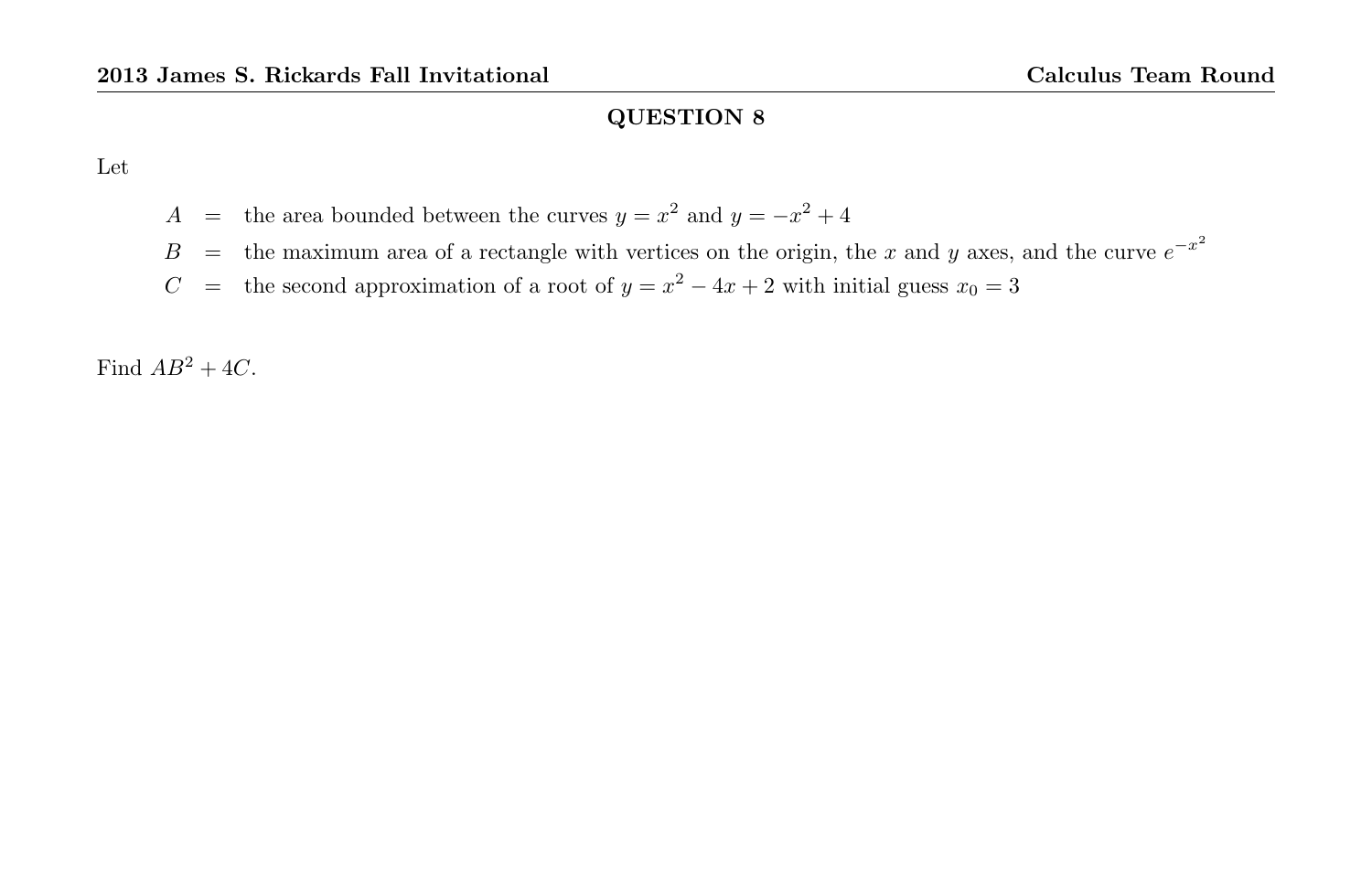Let

$$
A = \frac{dy}{dx} \text{ at } x = 1 \text{, if } x^2 + 2x + xy = 6
$$
  
\n
$$
B = y(1), \text{ if } \frac{dy}{dx} = 2x \text{ and } y(0) = 2
$$
  
\n
$$
C = g(3), \text{ if } g(x) = F(x)F\left(\frac{1}{x}\right) \text{ where } F(x) \text{ is an antiderivative of a function } f(x) \text{ such that } F(x)f\left(\frac{1}{x}\right) = x \text{ for all } x \text{ in the domain of } f(x) \text{ and } f(1) = 2
$$

Find ABC.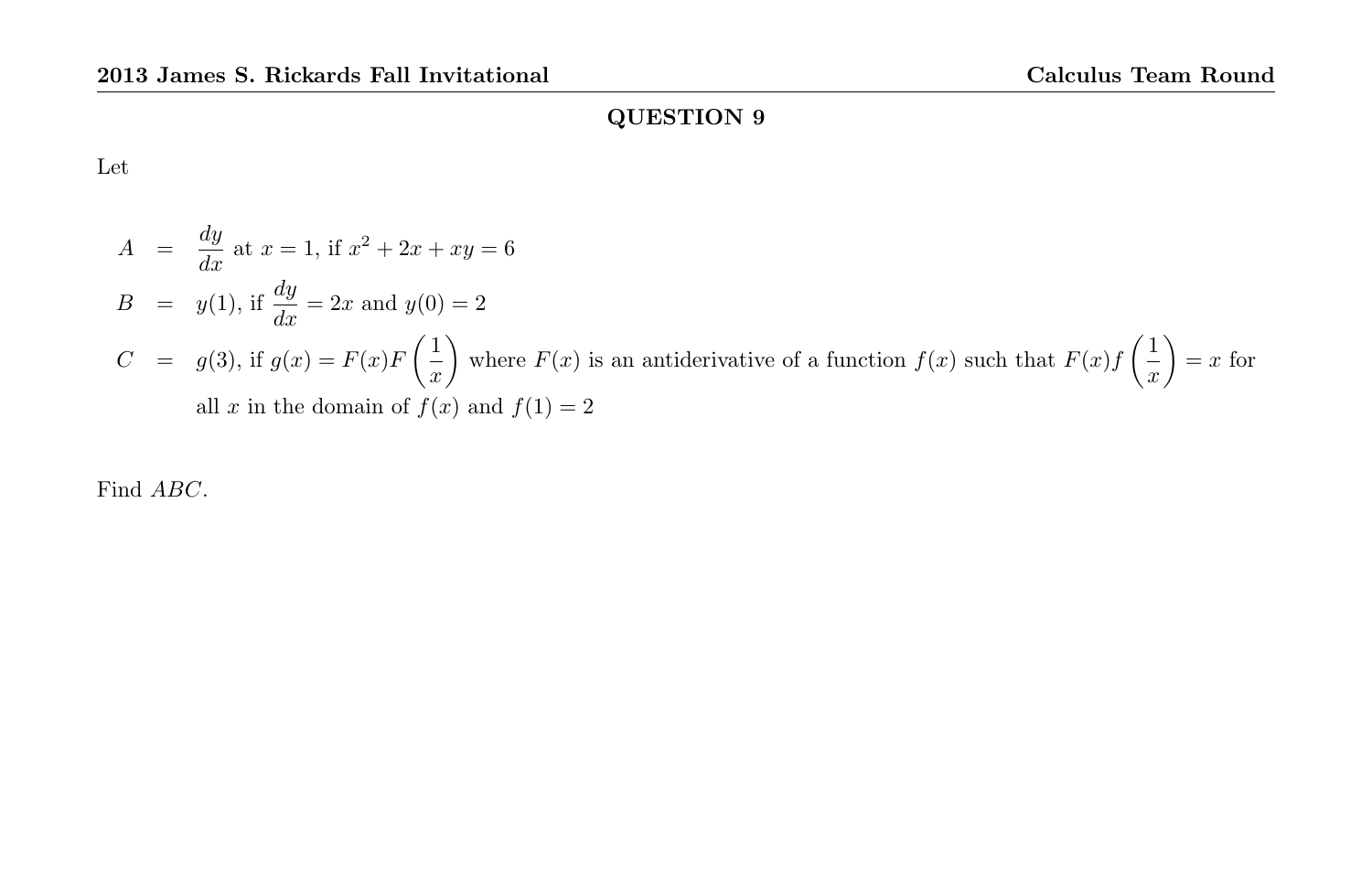Sand is being poured onto a conical pile at a constant rate of  $50 \text{ cm}^3/\text{s}$ . Frictional forces require that the height of the cone always be equal to its radius. Let  $A$  be the rate of change of the height when the height of the pile is  $5 \text{ cm}$ .

Consider a triangle with two legs of length 15 and 20, such that the angle between them is changing at a constant rate of  $\frac{\pi}{90}$  radians per second. Let B be the rate of change of the third side when the angle has a measure of  $\frac{\pi}{3}$ .

Find AB.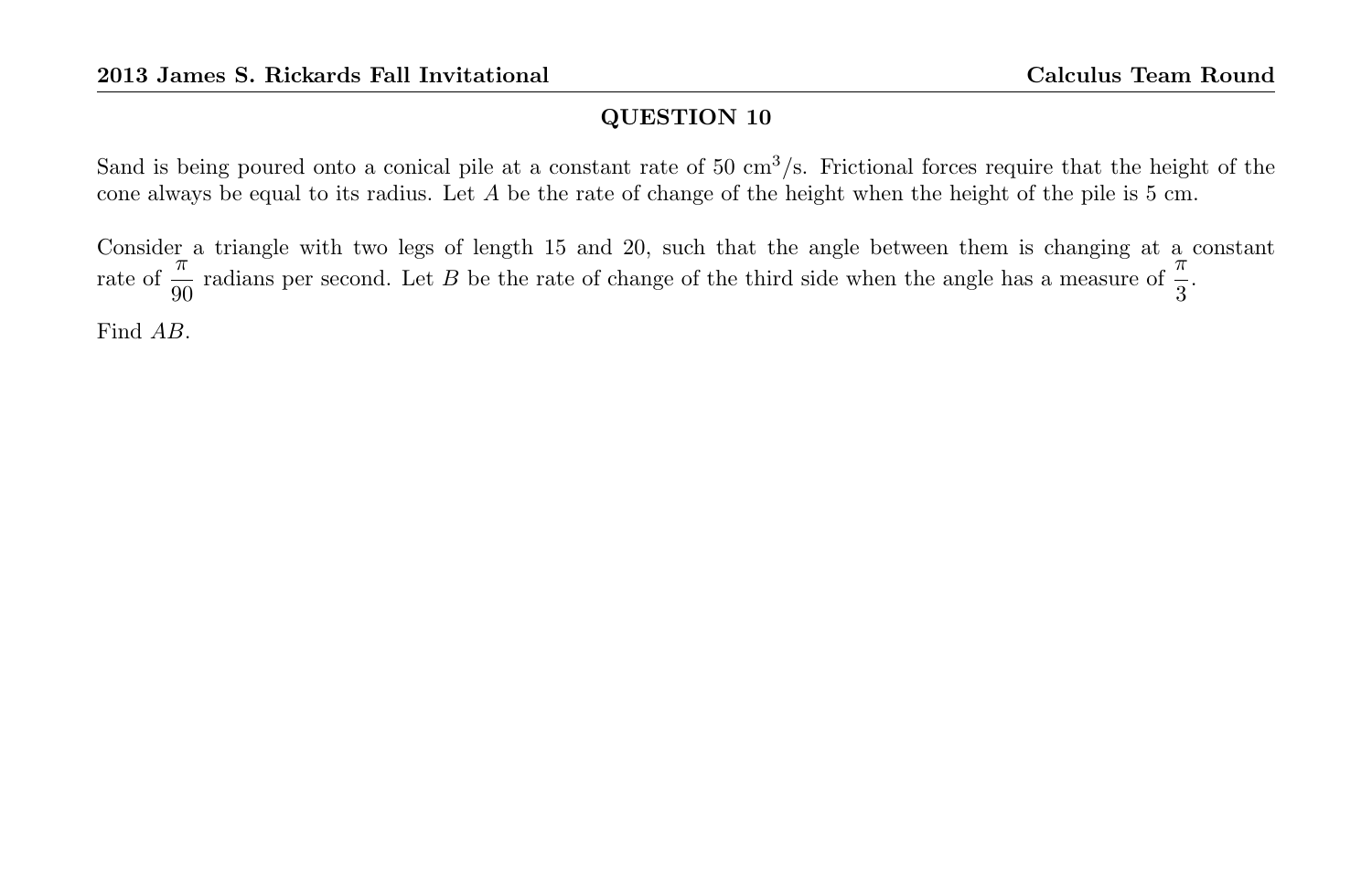Let  $f(x)$  be a continuous function that is increasing and concave up on the interval  $[a, b]$  for some real numbers a and b. Then for some positive integer  $n$ , let

$$
M =
$$
 the approximation of  $\int_{a}^{b} f(x) dx$  using the Midpoint Rule on *n* equal subintervals  
\n
$$
S =
$$
 the approximation of  $\int_{a}^{b} f(x) dx$  using Simpson's Rule on 2*n* equal subintervals  
\n
$$
T =
$$
 the approximation of  $\int_{a}^{b} f(x) dx$  using the Trapezoid Rule on *n* equal subintervals  
\n
$$
L =
$$
 the approximation of  $\int_{a}^{b} f(x) dx$  using a Left Riemann sum on *n* equal subintervals  
\n
$$
R =
$$
 the approximation of  $\int_{a}^{b} f(x) dx$  using a Right Riemann sum on *n* equal subintervals

Order the approximations in increasing order of magnitude.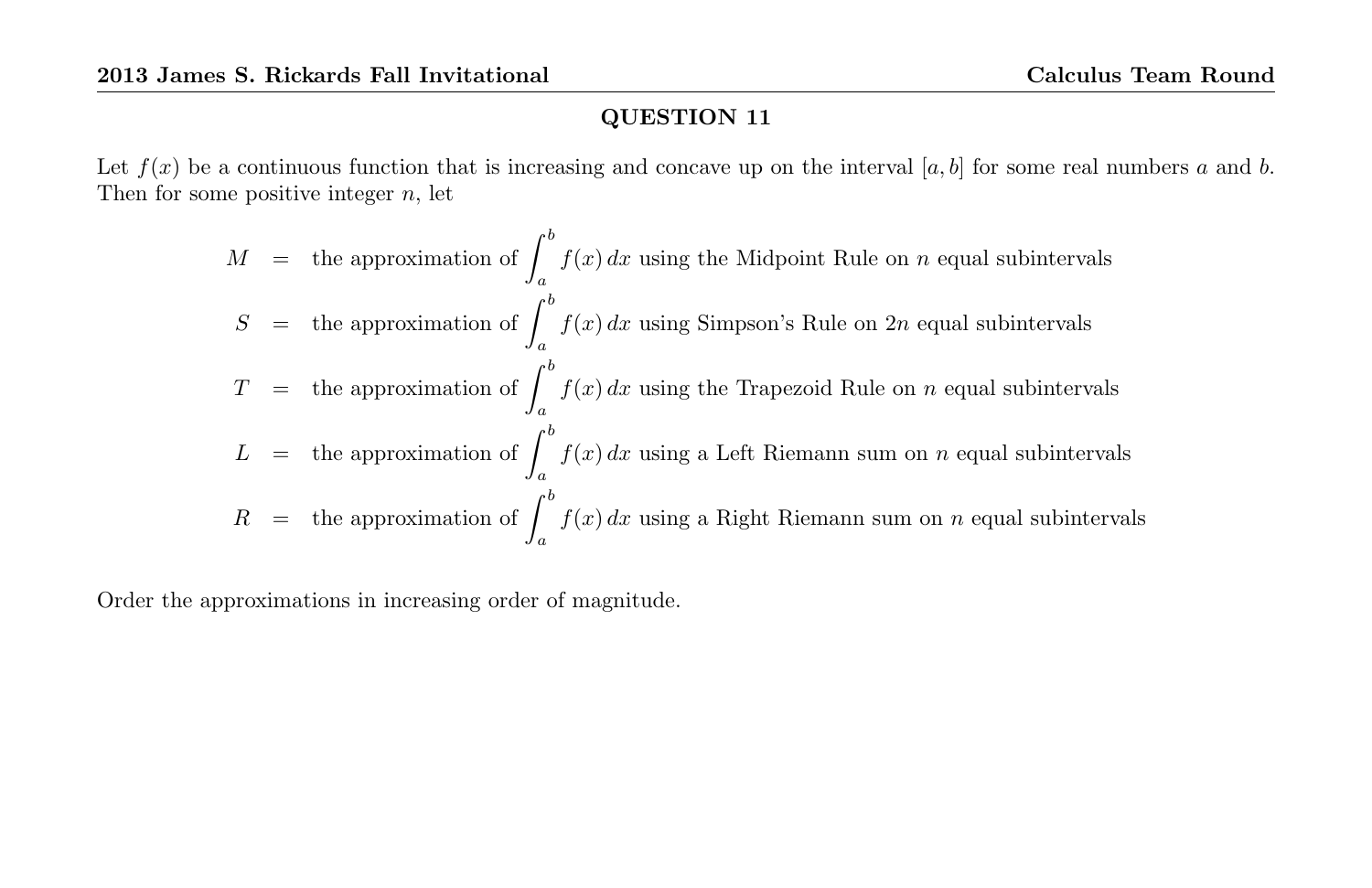Let

$$
A = \lim_{n \to \infty} \left( 1 + \frac{1}{n} \right)^{\frac{1}{n}}
$$

$$
B = \lim_{n \to \infty} \left( 1 + \frac{1}{n} \right)^n
$$

$$
C = \lim_{n \to \infty} \frac{\sqrt[n]{\frac{(2n)!}{n!}}}{n}
$$

Find ABC.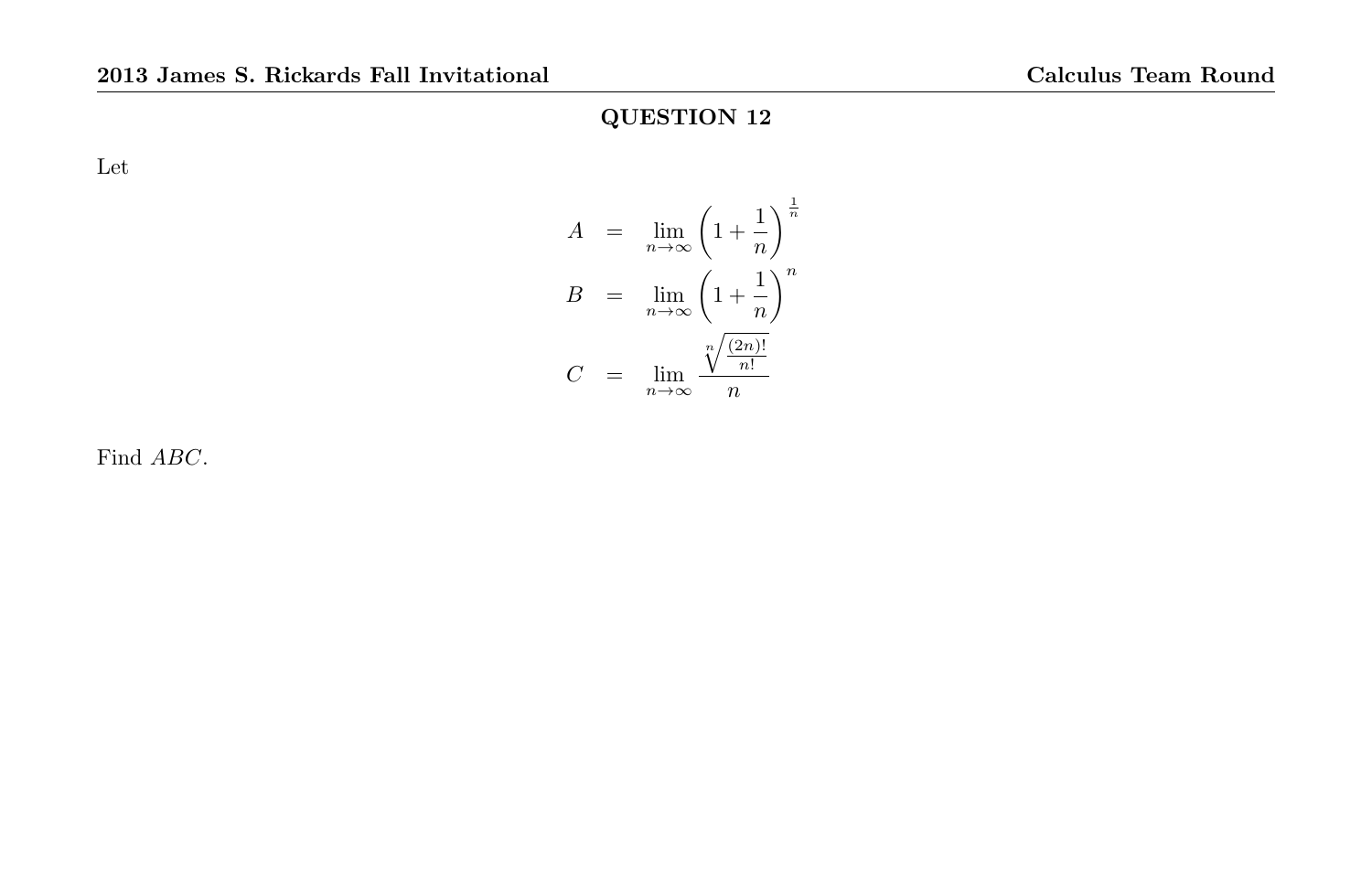Each of the statements below has an associated point value. Find the sum of the point values of the statements that are true.

1 = If for two functions  $f(x)$  and  $g(x)$ , we have that  $\lim_{x\to 0} f(x) = \infty$  and  $\lim_{x\to 0} g(x) = \infty$ , then  $\lim_{x\to 0} [f(x) - g(x)] = 0$ .

 $-5$  = If  $f(x)$  and  $g(x)$  are both differentiable, then  $\frac{d}{dx}[f(x)g(x)] = f'(x)g'(x)$ .

- 3 = If for some twice-differentiable function  $f(x)$  we have  $f''(2) = 0$ , then  $(2, f(2))$  is an inflection point of the curve  $y = f(x)$ .
- $=$  All continuous functions have antiderivatives.
- 5 = If  $f(x) \le g(x)$  for all x and  $\int_{-\infty}^{\infty}$ 0  $g(x) dx$  diverges, then  $\int_{-\infty}^{\infty}$ 0  $f(x) dx$  also diverges.  $-10$  = If for some sequence  $\{a_n\}_{n=0}^{\infty}$ ,  $\sum_{n=0}^{\infty}$  $n=0$  $a_n$  is divergent, then  $\sum_{n=1}^{\infty}$  $n=0$  $|a_n|$  is also divergent.